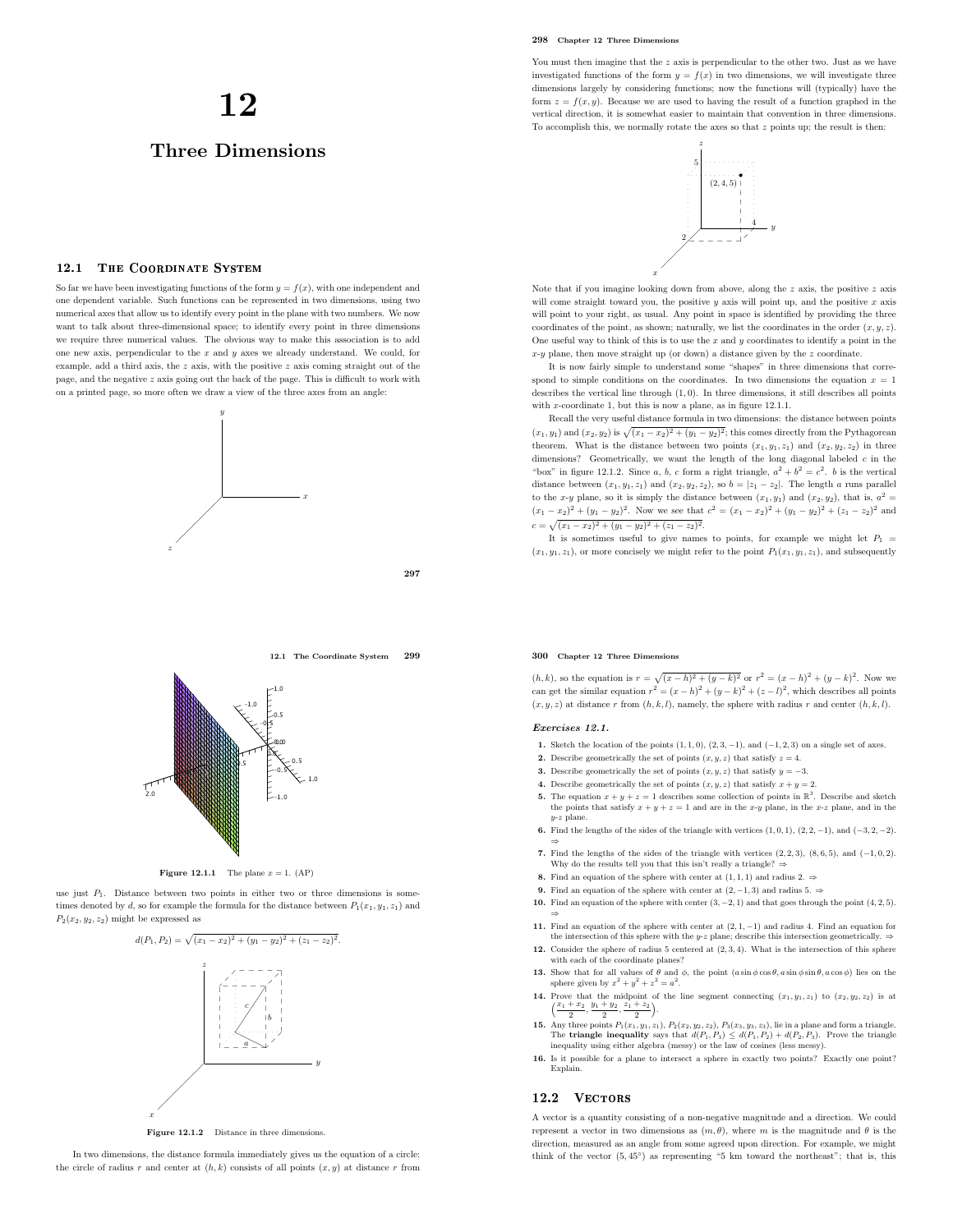#### 12.2 Vectors 301

vector might be a displacement vector, indicating, say, that your grandmother walked 5 kilometers toward the northeast to school in the snow. On the other hand, the same vector could represent a velocity, indicating that your grandmother walked at 5 km/hr toward the northeast. What the vector does not indicate is where this walk occurred: a vector represents a magnitude and a direction, but not a location. Pictorially it is useful to represent a vector as an arrow; the direction of the vector, naturally, is the direction in which the arrow points; the magnitude of the vector is reflected in the length of the arrow.

It turns out that many, many quantities behave as vectors, e.g., displacement, velocity, acceleration, force. Already we can get some idea of their usefulness using displacement vectors. Suppose that your grandmother walked 5 km NE and then 2 km SSE; if the terrain allows, and perhaps armed with a compass, how could your grandmother have walked directly to her destination? We can use vectors (and a bit of geometry) to answer this question. We begin by noting that since vectors do not include a specification of position, we can "place" them anywhere that is convenient. So we can picture your grandmother's journey as two displacement vectors drawn head to tail:



.

.

. ......... .......... .......... ......... .......... .......... ......... .... . .... .......... . .

This is a more natural representation in some circumstances. For example, if the two original vectors represent forces acting on an object, the sum of the two vectors is the

The displacement vector for the shortcut route is the vector drawn with a dashed line, from the tail of the first to the head of the second. With a little trigonometry, we can compute that the third vector has magnitude approximately 4.62 and direction 21.43◦ , so walking  $4.62 \text{ km}$  in the direction  $21.43^\circ$  north of east (approximately ENE) would get your grandmother to school. This sort of calculation is so common, we dignify it with a name: we say that the third vector is the sum of the other two vectors. There is another common way to picture the sum of two vectors. Put the vectors tail to tail and then complete the parallelogram they indicate; the sum of the two vectors is the diagonal of the parallelogram: ..... ....



#### 12.2 Vectors 303

Consider again the two part trip: 5 km NE and then 2 km SSE. The vector representing the first part of the trip is  $\langle 5/\sqrt{2}, 5/\sqrt{2} \rangle$ , and the second part of the trip is represented by  $\langle 2\cos(-3\pi/8), 2\sin(-3\pi/8) \rangle \approx \langle 0.77, -1.85 \rangle$ . We can represent the sum of these with the usual head to tail picture:



It is clear from the picture that the coordinates of the destination point are  $(5/\sqrt{2} +$  $2\cos(-3\pi/8), 5/\sqrt{2} + 2\sin(-3\pi/8))$  or approximately (4.3, 1.69), so the sum of the two vectors is  $\langle 5/\sqrt{2} + 2\cos(-3\pi/8), 5/\sqrt{2} + 2\sin(-3\pi/8) \rangle$  ≈  $\langle 4.3, 1.69 \rangle$ . Adding the two vectors is easier in this form than in the  $(m, \theta)$  form, provided that we're willing to have the answer in this form as well. In general:  $\langle v_1, w_1\rangle + \langle v_2, w_2\rangle = \langle v_1 + v_2, w_1 + w_2\rangle.$ 

It is easy to see that scalar multiplication and vector subtraction are also easy to compute in this form:  $a\langle v, w \rangle = \langle av, aw \rangle$  and  $\langle v_1, w_1 \rangle - \langle v_2, w_2 \rangle = \langle v_1 - v_2, w_1 - w_2 \rangle$ . What about the magnitude? The magnitude of the vector  $\langle v, w \rangle$  is still the length of the corresponding arrow representation; this is the distance from the origin to the point  $(v, w)$ , namely, the distance from the tail to the head of the arrow. We know how to compute distances, so the magnitude of the vector is simply  $\sqrt{v^2 + w^2}$ , which we also denote with absolute value bars:  $|\langle v, w \rangle| = \sqrt{v^2 + w^2}$ .

In three dimensions, vectors are still quantities consisting of a magnitude and a direction, but of course there are many more possible directions. It's not clear how we might represent the direction explicitly, but the coordinate version of vectors makes just as much sense in three dimensions as in two. By  $\langle 1, 2, 3 \rangle$  we mean the vector whose head is at  $(1, 2, 3)$  if its tail is at the origin. As before, we can place the vector anywhere we want; if it has its tail at  $(4, 5, 6)$  then its head is at  $(5, 7, 9)$ . It remains true that arithmetic is easy to do with vectors in this form:

> $a\langle v_1, v_2, v_3 \rangle = \langle a v_1, a v_2, a v_3 \rangle$  $\langle v_1, v_2, v_3 \rangle + \langle w_1, w_2, w_3 \rangle = \langle v_1 + w_1, v_2 + w_2, v_3 + w_3 \rangle$  $\langle v_1, v_2, v_3 \rangle - \langle w_1, w_2, w_3 \rangle = \langle v_1 - w_1, v_2 - w_2, v_3 - w_3 \rangle$

The magnitude of the vector is again the distance from the origin to the head of the arrow, or  $|\langle v_1, v_2, v_3 \rangle| = \sqrt{v_1^2 + v_2^2 + v_3^2}$ .

# 302 Chapter 12 Three Dimensions

net or effective force on the object, and it is nice to draw all three with their tails at the location of the object.

We also define **scalar multiplication** for vectors: if **A** is a vector  $(m, \theta)$  and  $a > 0$ is a real number, the vector  $a\mathbf{A}$  is  $(am,\theta)$ , namely, it points in the same direction but has a times the magnitude. If  $a < 0$ ,  $aA$  is  $(|a|m, \theta + \pi)$ , with |a| times the magnitude and pointing in the opposite direction (unless we specify otherwise, angles are measured in radians).

Now we can understand subtraction of vectors:  $\mathbf{A} - \mathbf{B} = \mathbf{A} + (-1)\mathbf{B}$ :



Note that as you would expect,  $\mathbf{B} + (\mathbf{A} - \mathbf{B}) = \mathbf{A}$ .

.

We can represent a vector in ways other than  $(m, \theta)$ , and in fact  $(m, \theta)$  is not generally used at all. How else could we describe a particular vector? Consider again the vector (5, 45◦ ). Let's draw it again, but impose a coordinate system. If we put the tail of the arrow at the origin, the head of the arrow ends up at the point  $(5/\sqrt{2}, 5/\sqrt{2}) \approx (3.54, 3.54)$ .



In this picture the coordinates (3.54, 3.54) identify the head of the arrow, provided we know that the tail of the arrow has been placed at  $(0, 0)$ . Then in fact the vector can always be identified as (3.54, 3.54), no matter where it is placed; we just have to remember that the numbers 3.54 must be interpreted as a change from the position of the tail, not as the actual coordinates of the arrow head; to emphasize this we will write  $(3.54, 3.54)$ to mean the vector and  $(3.54, 3.54)$  to mean the point. Then if the vector  $\langle 3.54, 3.54 \rangle$  is drawn with its tail at (1, 2) it looks like this:



304 Chapter 12 Three Dimensions



Figure 12.2.1 The vector  $\langle 2, 4, 5 \rangle$  with its tail at the origin.

Three particularly simple vectors turn out to be quite useful:  $\mathbf{i} = \langle 1, 0, 0 \rangle$ ,  $\mathbf{j} = \langle 0, 1, 0 \rangle$ , and  $\mathbf{k} = \langle 0, 0, 1 \rangle$ . These play much the same role for vectors that the axes play for points. In particular, notice that

$$
\langle v_1, v_2, v_3 \rangle = \langle v_1, 0, 0 \rangle + \langle 0, v_2, 0 \rangle + \langle 0, 0, v_3 \rangle
$$
  
=  $v_1 \langle 1, 0, 0 \rangle + v_2 \langle 0, 1, 0 \rangle + v_3 \langle 0, 0, 1 \rangle$   
=  $v_1 \mathbf{i} + v_2 \mathbf{j} + v_3 \mathbf{k}$ 

We will frequently want to produce a vector that points from one point to another. That is, if P and Q are points, we seek the vector **x** such that when the tail of **x** is placed at P, its head is at Q; we refer to this vector as  $\overrightarrow{PQ}$ . If we know the coordinates of P and Q, the coordinates of the vector are easy to find.

**EXAMPLE 12.2.1** Suppose  $P = (1, -2, 4)$  and  $Q = (-2, 1, 3)$ . The vector  $\overrightarrow{PQ}$  is  $\langle -2 - 1, 1 - -2, 3 - 4 \rangle = \langle -3, 3, -1 \rangle$  and  $\overrightarrow{QP} = \langle 3, -3, 1 \rangle$ . Note that this is the same as subtracting the vectors with tails at the origin and heads at P and Q:  $\langle -2, 1, 3 \rangle$  −  $\langle 1, -2, 4 \rangle = \langle -3, 3, -1 \rangle.$ 

Arithmetic with vectors has some familiar properties, listed in the next theorem. These are all quite easy to prove, by simply representing the vectors in standard form.

**THEOREM 12.2.2** If  $u$ ,  $v$ , and  $w$  are vectors and  $a$  and  $b$  are real numbers, then

1.  $u + v = v + u$ 2.  $au = ua$ 3.  $a(\mathbf{u} + \mathbf{v}) = a\mathbf{u} + a\mathbf{v}$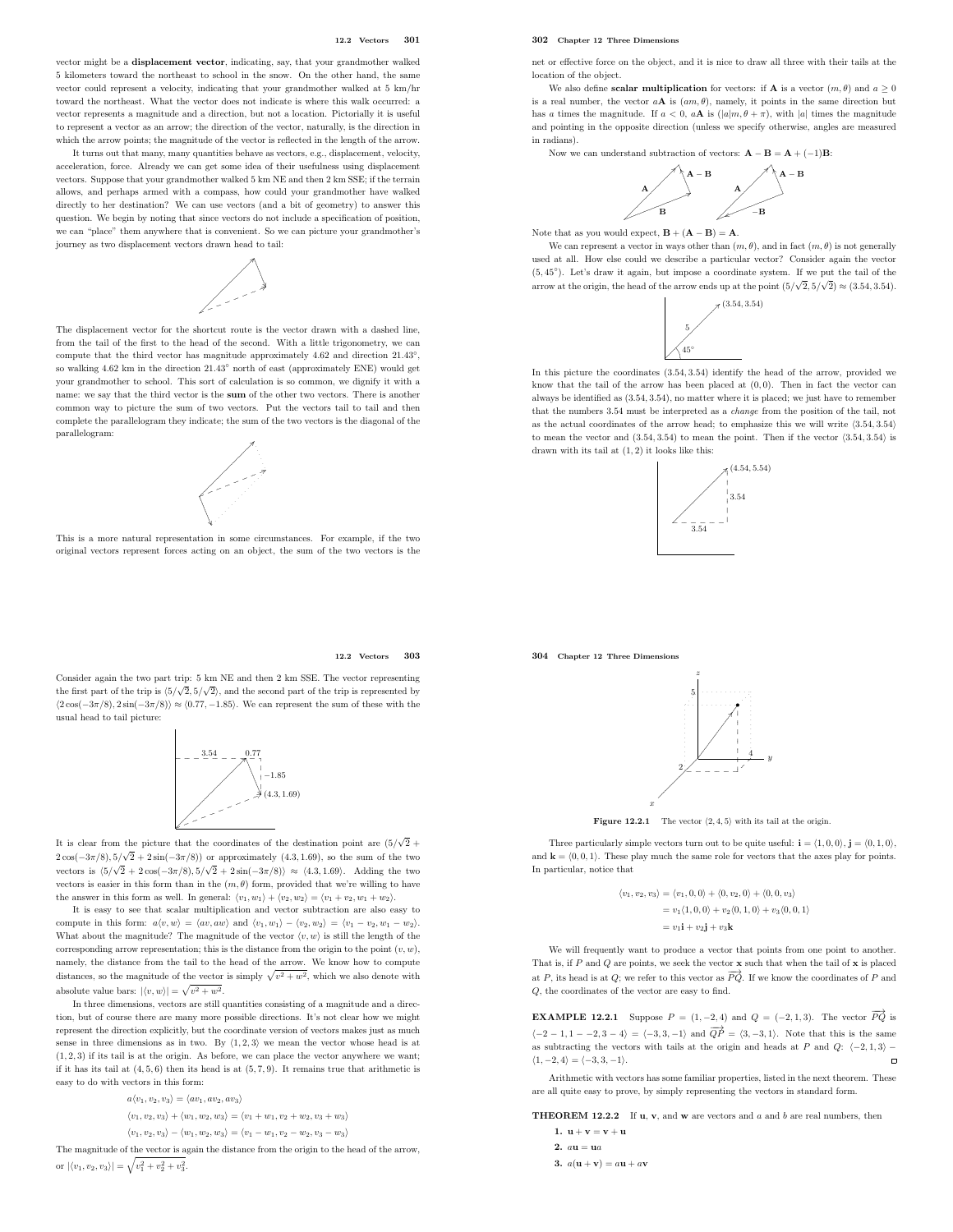4.  $(a + b)$ **u** =  $a$ **u** +  $b$ **u** 

5.  $(u + v) + w = u + (v + w)$ 

6.  $|a\mathbf{u}| = |a||\mathbf{u}|$ 

**Proof.** We do one of these as an example, part 3. Write  $\mathbf{u} = \langle x_1, y_1, z_1 \rangle$ ,  $\mathbf{v} = \langle x_2, y_2, z_2 \rangle$ .

Then

- $a(\mathbf{u} + \mathbf{v}) = a(\langle x_1, y_1, z_1 \rangle + \langle x_2, y_2, z_2 \rangle)$ 
	- $= a\langle x_1 + x_2, y_1 + y_2, z_1 + z_2 \rangle$
	- $=\langle a(x_1 + x_2), a(y_1 + y_2), a(z_1 + z_2) \rangle$
	- $= \langle ax_1 + ax_2, ay_1 + ay_2, az_1 + az_2 \rangle$
	- $= \langle ax_1, ay_1, az_1 \rangle + \langle ax_2, ay_2, az_2 \rangle$
	- $= a\langle x_1, y_1, z_1\rangle + a\langle x_2, y_2, z_2\rangle$
	- $= a\mathbf{u} + a\mathbf{v}$

# Exercises 12.2.

- 1. Draw the vector  $(3, -1)$  with its tail at the origin.
- 2. Draw the vector  $(3, -1, 2)$  with its tail at the origin.
- 3. Let  $\Lambda$  be the vector with tail at the origin and head at  $(1, 2)$ ; let  $\mathbf{R}$  be the vector with tail at the origin and head at  $(3, 1)$ . Draw **A** and **B** and a vector **C** with tail at  $(1, 2)$  and head at  $(3,1).$  Draw  ${\bf C}$  with its tail at the origin.
- 4. Let **A** be the vector with tail at the origin and head at  $(-1, 2)$ ; let **B** be the vector with tail at the origin and head at (3, 3). Draw A and B and a vector C with tail at  $(-1, 2)$  and head at (3, 3). Draw C with its tail at the origin.
- 5. Let  $A$  be the vector with tail at the origin and head at  $(5, 2)$ ; let  $B$  be the vector with tail at the origin and head at  $(1, 5)$ . Draw **A** and **B** and a vector **C** with tail at  $(5, 2)$  and head at  $(1, 5)$ . Draw **C** with its tail at the origin.
- 6. Find  $|v|, v + w, v w, |v + w|, |v w|$  and  $-2v$  for  $v = \langle 1, 3 \rangle$  and  $w = \langle -1, -5 \rangle$ .  $\Rightarrow$
- 7. Find  $|v|, v + w, v w, |v + w|, |v w|$  and  $-2v$  for  $v = \langle 1, 2, 3 \rangle$  and  $w = \langle -1, 2, -3 \rangle$ .  $\Rightarrow$
- 8. Find  $|v|, v + w, v w, |v + w|, |v w|$  and  $-2v$  for  $v = \langle 1, 0, 1 \rangle$  and  $w = \langle -1, -2, 2 \rangle$ .  $\Rightarrow$
- 9. Find  $|v|, v + w, v w, |v + w|, |v w|$  and  $-2v$  for  $v = \langle 1, -1, 1 \rangle$  and  $w = \langle 0, 0, 3 \rangle$ .  $\Rightarrow$
- 10. Find  $|v|, v + w, v w, |v + w|, |v w|$  and  $-2v$  for  $v = \langle 3, 2, 1 \rangle$  and  $w = \langle -1, -1, -1 \rangle$ .  $\Rightarrow$ 11. Let  $P = (4, 5, 6), Q = (1, 2, -5)$ . Find  $\overrightarrow{PQ}$ . Find a vector with the same direction as  $\overrightarrow{PQ}$  but
- with length 1. Find a vector with the same direction as  $\overrightarrow{PQ}$  but with length 4.  $\Rightarrow$
- **12.** If  $A, B$ , and  $C$  are three points, find  $\overrightarrow{AB} + \overrightarrow{BC} + \overrightarrow{CA}$ .  $\Rightarrow$
- 13. Consider the 12 vectors that have their tails at the center of a clock and their respective heads at each of the 12 digits. What is the sum of these vectors? What if we remove the

#### 306 Chapter 12 Three Dimensions

vector corresponding to 4 o'clock? What if, instead, all vectors have their tails at 12 o'clock, and their heads on the remaining digits? ⇒

- 14. Let a and b be nonzero vectors in two dimensions that are not parallel or anti-parallel. Show, algebraically, that if  $c$  is any two dimensional vector, there are scalars  $s$  and  $t$  such that  $\mathbf{c} = s\mathbf{a} + t\mathbf{b}$ .
- 15. Does the statement in the previous exercise hold if the vectors a, b, and c are three dimensional vectors? Explain.
- 16. Prove the remaining parts of Theorem 12.2.2.

# 12.3 THE DOT PRODUCT

Here's a question whose answer turns out to be very useful: Given two vectors, what is the angle between them?

It may not be immediately clear that the question makes sense, but it's not hard to turn it into a question that does. Since vectors have no position, we are as usual free to place vectors wherever we like. If the two vectors are placed tail-to-tail, there is now a reasonable interpretation of the question: we seek the measure of the smallest angle between the two vectors, in the plane in which they lie. Figure 12.3.1 illustrates the situation.



Figure 12.3.1 The angle between vectors **A** and **B**.

Since the angle  $\theta$  lies in a triangle, we can compute it using a bit of trigonometry, namely, the law of cosines. The lengths of the sides of the triangle in figure 12.3.1 are  $|\mathbf{A}|$ ,  $|\mathbf{B}|$ , and  $|\mathbf{A} - \mathbf{B}|$ . Let  $\mathbf{A} = \langle a_1, a_2, a_3 \rangle$  and  $\mathbf{B} = \langle b_1, b_2, b_3 \rangle$ ; then

$$
|\mathbf{A} - \mathbf{B}|^2 = |\mathbf{A}|^2 + |\mathbf{B}|^2 - 2|\mathbf{A}||\mathbf{B}|\cos\theta
$$
  
\n
$$
2|\mathbf{A}||\mathbf{B}|\cos\theta = |\mathbf{A}|^2 + |\mathbf{B}|^2 - |\mathbf{A} - \mathbf{B}|^2
$$
  
\n
$$
= a_1^2 + a_2^2 + a_3^2 + b_1^2 + b_2^2 + b_3^2 - (a_1 - b_1)^2 - (a_2 - b_2)^2 - (a_3 - b_3)
$$
  
\n
$$
= a_1^2 + a_2^2 + a_3^2 + b_1^2 + b_2^2 + b_3^2
$$
  
\n
$$
- (a_1^2 - 2a_1b_1 + b_1^2) - (a_2^2 - 2a_2b_2 + b_2^2) - (a_3^2 - 2a_3b_3 + b_3^2)
$$
  
\n
$$
= 2a_1b_1 + 2a_2b_2 + 2a_3b_3
$$

 $\overline{2}$ 

 $|\mathbf{A}||\mathbf{B}|\cos\theta = a_1b_1 + a_2b_2 + a_3b_3$ 

 $\cos \theta = (a_1b_1 + a_2b_2 + a_3b_3)/(|\mathbf{A}||\mathbf{B}|)$ 

#### 308 Chapter 12 Three Dimensions

Generalizing the examples, note the following useful facts:

- 1. If **A** is parallel or anti-parallel to **B** then  $\mathbf{A} \cdot \mathbf{B}/(|\mathbf{A}||\mathbf{B}|) = \pm 1$ , and conversely, if  $\mathbf{A} \cdot \mathbf{B}/(|\mathbf{A}||\mathbf{B}|) = 1$ , **A** and **B** are parallel, while if  $\mathbf{A} \cdot \mathbf{B}/(|\mathbf{A}||\mathbf{B}|) = -1$ , **A** and B are anti-parallel. (Vectors are parallel if they point in the same direction, anti-parallel if they point in opposite directions.)
- 2. If A is perpendicular to B then  $\mathbf{A} \cdot \mathbf{B}/(|\mathbf{A}||\mathbf{B}|) = 0$ , and conversely if  $\mathbf{A} \cdot$  $\mathbf{B}/(|\mathbf{A}||\mathbf{B}|)=0$  then  $\mathbf{A}$  and  $\mathbf{B}$  are perpendicular.

Given two vectors, it is often useful to find the projection of one vector onto the other, because this turns out to have important meaning in many circumstances. More precisely, given  ${\bf A}$  and  ${\bf B},$  we seek a vector parallel to  ${\bf B}$  but with length determined by  ${\bf A}$ in a natural way, as shown in figure 12.3.2.  $\bf{V}$  is chosen so that the triangle formed by  $\bf{A}$ ,  $V$ , and  $A - V$  is a right triangle.



Figure 12.3.2 V is the projection of A onto B.

Using a little trigonometry, we see that

$$
|\mathbf{V}|=|\mathbf{A}|\cos\theta=|\mathbf{A}|\frac{\mathbf{A}\cdot\mathbf{B}}{|\mathbf{A}||\mathbf{B}|}=\frac{\mathbf{A}\cdot\mathbf{B}}{|\mathbf{B}|};
$$

this is sometimes called the scalar projection of A onto B. To get V itself, we multiply this length by a vector of length one parallel to  $B$ :

$$
\mathbf{V}=\frac{\mathbf{A}\cdot\mathbf{B}}{|\mathbf{B}|}\frac{\mathbf{B}}{|\mathbf{B}|}=\frac{\mathbf{A}\cdot\mathbf{B}}{|\mathbf{B}|^2}\mathbf{B}.
$$

Be sure that you understand why  $B/B$  is a vector of length one (also called a unit vector) parallel to B.

The discussion so far implicitly assumed that  $0 \le \theta \le \pi/2$ . If  $\pi/2 \le \theta \le \pi$ , the picture is like figure 12.3.3. In this case  ${\bf A}\cdot{\bf B}$  is negative, so the vector

$$
\frac{\mathbf{A}\cdot\mathbf{B}}{|\mathbf{B}|^2}\mathbf{B}
$$

# 12.3 The Dot Product 307

So a bit of simple arithmetic with the coordinates of A and B allows us to compute the cosine of the angle between them. If necessary we can use the arccosine to get  $\theta$ , but in many problems  $\cos \theta$  turns out to be all we really need.

The numerator of the fraction that gives us  $\cos \theta$  turns up a lot, so we give it a name and more compact notation: we call it the dot product, and write it as

$$
\mathbf{A} \cdot \mathbf{B} = a_1b_1 + a_2b_2 + a_3b_3.
$$

This is the same symbol we use for ordinary multiplication, but there should never be any confusion; you can tell from context whether we are "multiplying" vectors or numbers. (We might also use the dot for scalar multiplication:  $a \cdot \mathbf{V} = a\mathbf{V}$ ; again, it is clear what is meant from context.)

**EXAMPLE 12.3.1** Find the angle between the vectors  $\mathbf{A} = \langle 1, 2, 1 \rangle$  and  $\mathbf{B} = \langle 3, 1, -5 \rangle$ . We know that  $\cos \theta = \mathbf{A} \cdot \mathbf{B}/(|\mathbf{A}||\mathbf{B}|) = (1 \cdot 3 + 2 \cdot 1 + 1 \cdot (-5))/(|\mathbf{A}||\mathbf{B}|) = 0$ , so  $\theta = \pi/2$ , that is, the vectors are perpendicular. that is, the vectors are perpendicular.

**EXAMPLE 12.3.2** Find the angle between the vectors  $\mathbf{A} = \langle 3, 3, 0 \rangle$  and  $\mathbf{B} = \langle 1, 0, 0 \rangle$ . We compute

$$
\cos \theta = (3 \cdot 1 + 3 \cdot 0 + 0 \cdot 0) / (\sqrt{9 + 9 + 0} \sqrt{1 + 0 + 0})
$$
  
=  $3/\sqrt{18} = 1/\sqrt{2}$ 

so  $\theta = \pi/4$ .

EXAMPLE 12.3.3 Some special cases are worth looking at: Find the angles between **A** and **A**; **A** and  $-\mathbf{A}$ ; **A** and  $\mathbf{0} = \langle 0, 0, 0 \rangle$ .

 $\cos\theta = \mathbf{A} \cdot \mathbf{A}/(|\mathbf{A}||\mathbf{A}|) = (a_1^2 + a_2^2 + a_3^2)/(\sqrt{a_1^2 + a_2^2 + a_3^2}\sqrt{a_1^2 + a_2^2 + a_3^2}) = 1$ , so the angle between A and itself is zero, which of course is correct.

 $\cos\theta = \mathbf{A} \cdot -\mathbf{A}/(|\mathbf{A}||-\mathbf{A}|) = (-a_1^2 - a_2^2 - a_3^2)/(\sqrt{a_1^2 + a_2^2 + a_3^2}\sqrt{a_1^2 + a_2^2 + a_3^2}) = -1,$ so the angle is  $\pi$ , that is, the vectors point in opposite directions, as of course we already knew.

 $\cos \theta = \mathbf{A} \cdot \mathbf{0} / (|\mathbf{A}||\mathbf{0}|) = (0+0+0)/(\sqrt{a_1^2 + a_2^2 + a_3^2} \sqrt{0^2 + 0^2 + 0^2})$ , which is undefined. On the other hand, note that since  $\mathbf{A} \cdot \mathbf{0} = 0$  it looks at first as if  $\cos \theta$  will be zero, which as we have seen means that vectors are perpendicular; only when we notice that the denominator is also zero do we run into trouble. One way to "fix" this is to adopt the convention that the zero vector  ${\bf 0}$  is perpendicular to all vectors; then we can say in general that if  $\mathbf{A} \cdot \mathbf{B} = 0$ , **A** and **B** are perpendicular.  $\Box$ 

 $\overline{a}$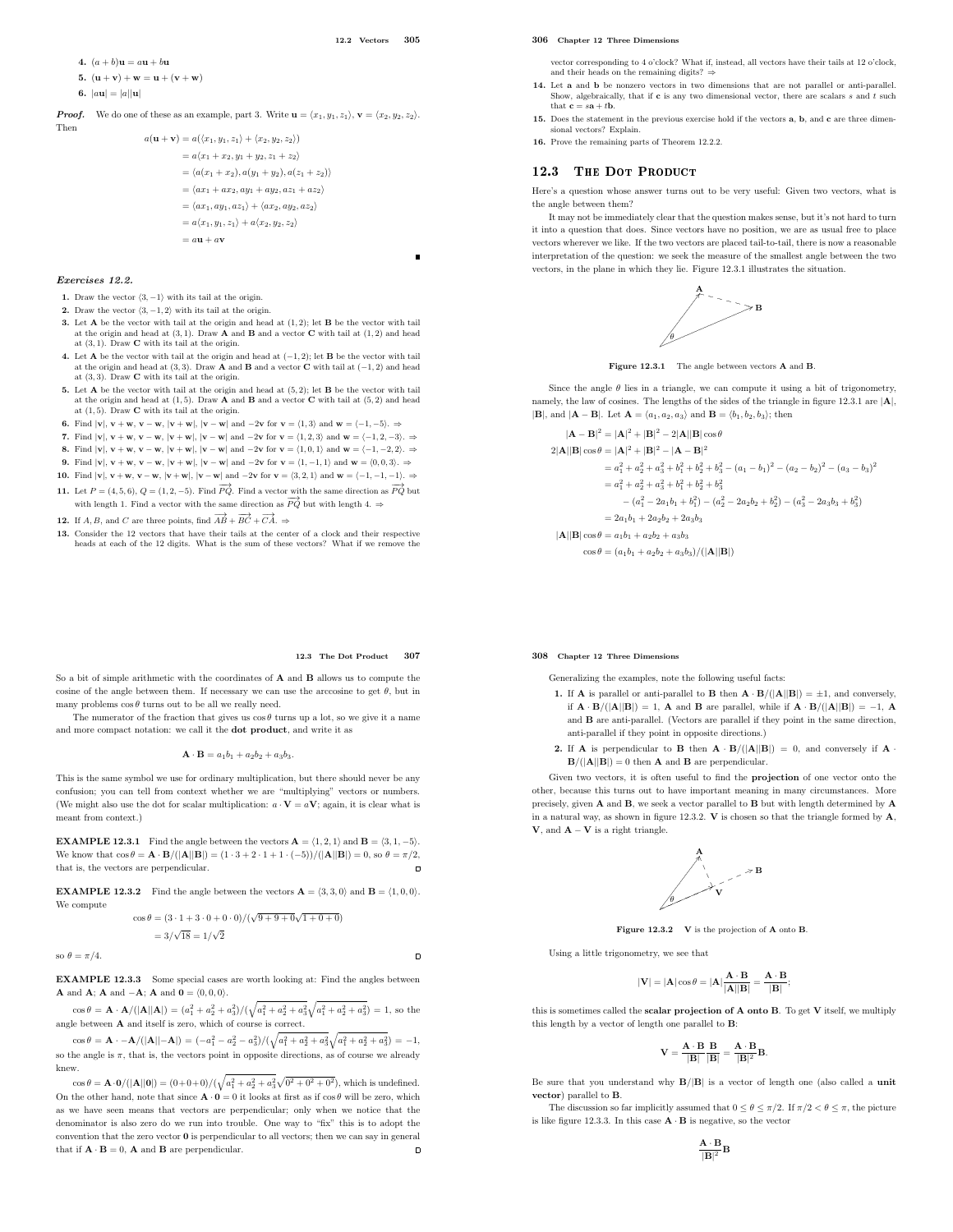is anti-parallel to B, and its length is

 $\left|\frac{\mathbf{A} \cdot \mathbf{B}}{|\mathbf{B}|}\right|$ ļ  $||\mathbf{B}||$ ļ .

So in general, the scalar projection of A onto B may be positive or negative. If it is negative, it means that the projection vector is anti-parallel to B and that the length of the projection vector is the absolute value of the scalar projection. Of course, you can also compute the length of the projection vector as usual, by applying the distance formula to the vector.



Figure 12.3.3 V is the projection of A onto B.

Note that the phrase "projection onto B" is a bit misleading if taken literally; all that B provides is a direction; the length of B has no impact on the final vector. In figure 12.3.4, for example, B is shorter than the projection vector, but this is perfectly acceptable.



Figure 12.3.4 V is the projection of A onto B.

EXAMPLE 12.3.4 Physical force is a vector quantity. It is often necessary to compute the "component" of a force acting in a different direction than the force is being applied. For example, suppose a ten pound weight is resting on an inclined plane—a pitched roof, for example. Gravity exerts a force of ten pounds on the object, directed straight down. It is useful to think of the component of this force directed down and parallel to the roof, and the component down and directly into the roof. These forces are the projections of the force vector onto vectors parallel and perpendicular to the roof. Suppose the roof is tilted 310 Chapter 12 Three Dimensions

at a 30<sup>°</sup> angle, as in figure 12.3.5. A vector parallel to the roof is  $\langle -\sqrt{3}, -1 \rangle$ , and a vector perpendicular to the roof is  $\langle 1, -\sqrt{3} \rangle$ . The force vector is  $\mathbf{F} = \langle 0, -10 \rangle$ . The component of the force directed down the roof is then

$$
\mathbf{F}_1 = \frac{\mathbf{F}\cdot\langle -\sqrt{3}, -1 \rangle}{\vert \langle -\sqrt{3}, -1 \rangle \vert^2} \langle -\sqrt{3}, -1 \rangle = \frac{10}{2} \frac{\langle -\sqrt{3}, -1 \rangle}{2} = \langle -5\sqrt{3}/2, -5/2 \rangle
$$

with length 5. The component of the force directed into the roof is

$$
\mathbf{F}_2 = \frac{\mathbf{F} \cdot \langle 1, -\sqrt{3} \rangle}{|\langle 1, -\sqrt{3} \rangle|^2} \langle 1, -\sqrt{3} \rangle = \frac{10\sqrt{3}}{2} \frac{\langle 1, -\sqrt{3} \rangle}{2} = \langle 5\sqrt{3}/2, -15/2 \rangle
$$

with length 5<sup>√</sup> 3. Thus, a force of 5 pounds is pulling the object down the roof, while a force of  $5\sqrt{3}$  pounds is pulling the object into the roof.





The dot product has some familiar-looking properties that will be useful later, so we list them here. These may be proved by writing the vectors in coordinate form and then performing the indicated calculations; subsequently it can be easier to use the properties instead of calculating with coordinates.

THEOREM 12.3.5 If u, v, and w are vectors and a is a real number, then

1.  $\mathbf{u} \cdot \mathbf{u} = |\mathbf{u}|^2$ 2.  $\mathbf{u} \cdot \mathbf{v} = \mathbf{v} \cdot \mathbf{u}$ 3.  $\mathbf{u} \cdot (\mathbf{v} + \mathbf{w}) = \mathbf{u} \cdot \mathbf{v} + \mathbf{u} \cdot \mathbf{w}$ 4.  $(au) \cdot \mathbf{v} = a(\mathbf{u} \cdot \mathbf{v}) = \mathbf{u} \cdot (a\mathbf{v})$ 

#### 12.3 The Dot Product 311

# Exercises 12.3.

- 1. Find  $\langle 1, 1, 1 \rangle \cdot \langle 2, -3, 4 \rangle. \Rightarrow$
- 2. Find  $\langle 1, 2, 0 \rangle \cdot \langle 0, 0, 57 \rangle$ . ⇒
- 3. Find  $\langle 3, 2, 1 \rangle \cdot \langle 0, 1, 0 \rangle$ . ⇒
- 4. Find  $(-1, -2, 5) \cdot (1, 0, -1)$ . ⇒
- 5. Find  $\langle 3, 4, 6 \rangle \cdot \langle 2, 3, 4 \rangle$ . ⇒
- 6. Find the cosine of the angle between  $\langle 1, 2, 3 \rangle$  and  $\langle 1, 1, 1 \rangle$ ; use a calculator if necessary to find the angle.  $\Rightarrow$
- 7. Find the cosine of the angle between  $\langle -1, -2, -3 \rangle$  and  $\langle 5, 0, 2 \rangle$ ; use a calculator if necessary to find the angle. ⇒
- 8. Find the cosine of the angle between  $\langle 47, 100, 0 \rangle$  and  $\langle 0, 0, 5 \rangle$ ; use a calculator if necessary to find the angle. =
- 9. Find the cosine of the angle between  $\langle 1, 0, 1 \rangle$  and  $\langle 0, 1, 1 \rangle$ ; use a calculator if necessary to find the angle.  $\Rightarrow$
- 10. Find the cosine of the angle between  $\langle 2, 0, 0 \rangle$  and  $\langle -1, 1, -1 \rangle$ ; use a calculator if necessary to find the angle.  $\Rightarrow$
- 11. Find the angle between the diagonal of a cube and one of the edges adjacent to the diagonal.
- $\Rightarrow$  12. Find the scalar and vector projections of  $\langle 1, 2, 3 \rangle$  onto  $\langle 1, 2, 0 \rangle$ . ⇒
- 13. Find the scalar and vector projections of  $\langle 1, 1, 1 \rangle$  onto  $\langle 3, 2, 1 \rangle$ . ⇒
- 14. A 20 pound object sits on a ramp at an angle of  $30^\circ$  from the horizontal, as in figure 12.3.5. Find the force pulling the object down the ramp and the force pulling the object directly into the ramp. ⇒
- 15. A 20 pound object sits on a ramp at an angle of  $45^{\circ}$  from the horizontal. Find the force lling the object down the ramp and the force pulling the object directly into the ramp.  $\Rightarrow$
- 16. A force of 10 pounds is applied to a wagon, directed at an angle of 30° from the horizontal, as shown. Find the component of this force pulling the wagon straight up, and the component pulling it horizontally along the ground.  $\Rightarrow$



Figure 12.3.6 Pulling a wagon.

- 17. A force of 15 pounds is applied to a wagon, directed at an angle of 45° from the horizontal. Find the component of this force pulling the wagon straight up, and the component pulling it horizontally along the ground.  $\Rightarrow$
- 18. A force  $\bf{F}$  is to be applied to a wagon, directed at an angle of 30 $\degree$  from the horizontal. The resulting force pulling the wagon horizontally along the ground is to be 10 pounds. What is the magnitude of the required force  $\mathbf{F}$ ?  $\Rightarrow$

# 312 Chapter 12 Three Dimensions

- 19. Use the dot product to find a non-zero vector w perpendicular to both  $\mathbf{u} = \langle 1, 2, -3 \rangle$  and  $\mathbf{v} = \langle 2, 0, 1 \rangle$
- 20. Let  $\mathbf{x} = \langle 1, 1, 0 \rangle$  and  $\mathbf{y} = \langle 2, 4, 2 \rangle$ . Find a unit vector that is perpendicular to both x and y. ⇒
- 21. Do the three points  $(1, 2, 0), (-2, 1, 1),$  and  $(0, 3, -1)$  form a right triangle?  $\Rightarrow$
- 22. Do the three points  $(1, 1, 1), (2, 3, 2),$  and  $(5, 0, -1)$  form a right triangle?  $\Rightarrow$
- 23. Show that  $|\mathbf{A} \cdot \mathbf{B}| \leq |\mathbf{A}||\mathbf{B}|$
- **24.** Let **x** and **y** be perpendicular vectors. Use Theorem 12.3.5 to prove that  $|\mathbf{x}|^2 + |\mathbf{y}|^2 = |\mathbf{x} + \mathbf{y}|^2$ . What is this result better known as?
- 25. Prove that the diagonals of a rhombus intersect at right angles.
- 26. Suppose that  $\mathbf{z} = |\mathbf{x}| \mathbf{y} + |\mathbf{y}| \mathbf{x}$  where  $\mathbf{x}, \mathbf{y}$ , and  $\mathbf{z}$  are all nonzero vectors. Prove that  $\mathbf{z}$  bisects the angle between x and y.
- 27. Prove Theorem 12.3.5.

# 12.4 THE CROSS PRODUCT

Another useful operation: Given two vectors, find a third (non-zero!) vector perpendicular to the first two. There are of course an infinite number of such vectors of different lengths. Nevertheless, let us find one. Suppose  $\mathbf{A} = \langle a_1, a_2, a_3 \rangle$  and  $\mathbf{B} = \langle b_1, b_2, b_3 \rangle$ . We want to find a vector  $\mathbf{v} = \langle v_1, v_2, v_3 \rangle$  with  $\mathbf{v} \cdot \mathbf{A} = \mathbf{v} \cdot \mathbf{B} = 0$ , or

$$
a_1v_1 + a_2v_2 + a_3v_3 = 0,
$$

$$
b_1v_1 + b_2v_2 + b_3v_3 = 0.
$$

Multiply the first equation by  $b_3$  and the second by  $a_3$  and subtract to get

 $b_3a_1v_1 + b_3a_2v_2 + b_3a_3v_3 = 0$ 

$$
a_3b_1v_1 + a_3b_2v_2 + a_3b_3v_3 = 0
$$

 $\label{eq:16} (a_1b_3-b_1a_3)v_1+(a_2b_3-b_2a_3)v_2=0$ 

Of course, this equation in two variables has many solutions; a particularly easy one to see is  $v_1 = a_2b_3 - b_2a_3$ ,  $v_2 = b_1a_3 - a_1b_3$ . Substituting back into either of the original equations and solving for  $v_3$  gives  $v_3 = a_1b_2 - b_1a_2$ .

This particular answer to the problem turns out to have some nice properties, and it is dignified with a name: the cross product:

#### $\mathbf{A} \times \mathbf{B} = \langle a_2b_3 - b_2a_3, b_1a_3 - a_1b_3, a_1b_2 - b_1a_2 \rangle.$

While there is a nice pattern to this vector, it can be a bit difficult to memorize; here is a convenient mnemonic. The determinant of a two by two matrix is

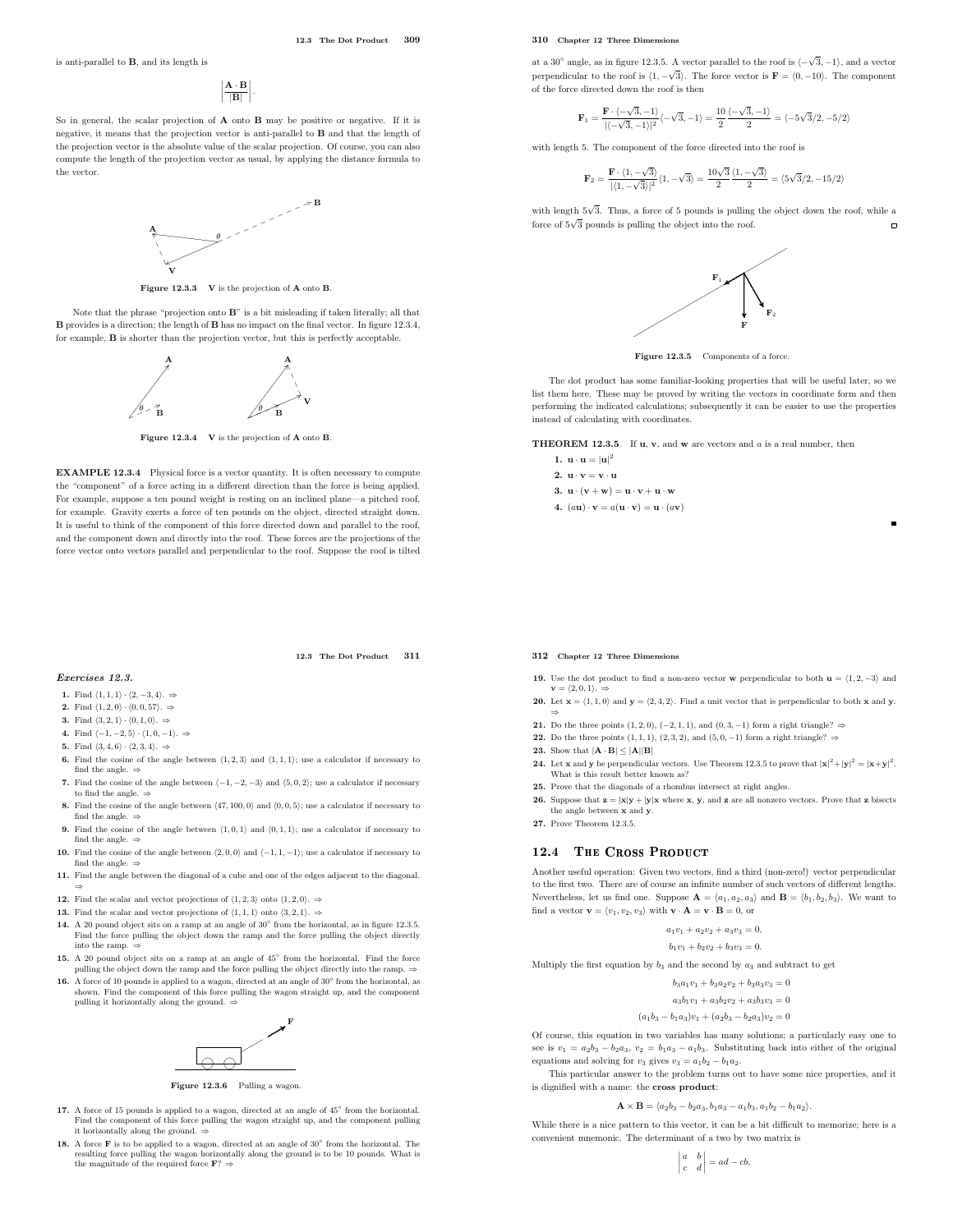12.4 The Cross Product 313

This is extended to the determinant of a three by three matrix:

ļ

I ł ļ

$$
\begin{vmatrix} x & y & z \\ a_1 & a_2 & a_3 \\ b_1 & b_2 & b_3 \end{vmatrix} = x \begin{vmatrix} a_2 & a_3 \\ b_2 & b_3 \end{vmatrix} - y \begin{vmatrix} a_1 & a_3 \\ b_1 & b_3 \end{vmatrix} + z \begin{vmatrix} a_1 & a_2 \\ b_1 & b_2 \end{vmatrix}
$$
  
=  $x(a_2b_3 - b_2a_3) - y(a_1b_3 - b_1a_3) + z(a_1b_2 - b_1a_2)$   
=  $x(a_2b_3 - b_2a_3) + y(b_1a_3 - a_1b_3) + z(a_1b_2 - b_1a_2)$ .

Each of the two by two matrices is formed by deleting the top row and one column of the three by three matrix; the subtraction of the middle term must also be memorized. This is not the place to extol the uses of the determinant; suffice it to say that determinants are extraordinarily useful and important. Here we want to use it merely as a mnemonic device. You will have noticed that the three expressions in parentheses on the last line are precisely the three coordinates of the cross product; replacing  $x, y, z$  by i, j, k gives us

$$
\begin{vmatrix}\n\mathbf{i} & \mathbf{j} & \mathbf{k} \\
a_1 & a_2 & a_3 \\
b_1 & b_2 & b_3\n\end{vmatrix} = (a_2b_3 - b_2a_3)\mathbf{i} - (a_1b_3 - b_1a_3)\mathbf{j} + (a_1b_2 - b_1a_2)\mathbf{k}
$$
  
\n
$$
= (a_2b_3 - b_2a_3)\mathbf{i} + (b_1a_3 - a_1b_3)\mathbf{j} + (a_1b_2 - b_1a_2)\mathbf{k}
$$
  
\n
$$
= \langle a_2b_3 - b_2a_3, b_1a_3 - a_1b_3, a_1b_2 - b_1a_2 \rangle
$$
  
\n
$$
= \mathbf{A} \times \mathbf{B}.
$$

**EXAMPLE 12.4.1** Suppose  $\mathbf{A} = \langle 1, 2, 3 \rangle$ ,  $\mathbf{B} = \langle 4, 5, 6 \rangle$ . Then

$$
\mathbf{A} \times \mathbf{B} = \begin{vmatrix} \mathbf{i} & \mathbf{j} & \mathbf{k} \\ 1 & 2 & 3 \\ 4 & 5 & 6 \end{vmatrix}
$$
  
= (2 \cdot 6 - 5 \cdot 3)\mathbf{i} + (4 \cdot 3 - 1 \cdot 6)\mathbf{j} + (1 \cdot 5 - 4 \cdot 2)\mathbf{k}  
= -3\mathbf{i} + 6\mathbf{j} - 3\mathbf{k}  
= \langle -3, 6, -3 \rangle

With a little practice, you should find it easy to eliminate the intermediate steps, going directly from the  $3 \times 3$  matrix to the usual vector form.  $\Box$ 

Given A and B, there are typically two possible directions and an infinite number of magnitudes that will give a vector perpendicular to both A and B. As we have picked a particular one, we should investigate the magnitude and direction.

#### 12.4 The Cross Product 315

 $\blacksquare$ 

plane, so we know the cross product will point either up or down. The cross product is

$$
\mathbf{A} \times \mathbf{B} = \begin{vmatrix} \mathbf{i} & \mathbf{j} & \mathbf{k} \\ a & 0 & 0 \\ b & c & 0 \end{vmatrix} = \langle 0, 0, ac \rangle.
$$

As predicted, this is a vector pointing up or down, depending on the sign of ac. Suppose that  $a > 0$ , so the sign depends only on c; if  $c > 0$ ,  $ac > 0$  and the vector points up; if  $c < 0$ , the vector points down. On the other hand, if  $a < 0$  and  $c > 0$ , the vector points down, while if  $a < 0$  and  $c < 0$ , the vector points up. Here is how to interpret these facts with a single rule: Imagine rotating vector A until it points in the same direction as B; there are two ways to do this—use the rotation that goes through the smaller angle. If  $a > 0$  and  $c > 0$ , or  $a < 0$  and  $c < 0$ , the rotation will be counter-clockwise when viewed from above; in the other two cases, A must be rotated clockwise to reach B. The rule is: counter-clockwise means up, clockwise means down. If **A** and **B** are any vectors in the  $x$ -*y* plane, the same rule applies—A need not be parallel to the x-axis.

Although it is somewhat difficult computationally to see how this plays out for any two starting vectors, the rule is essentially the same. Place A and B tail to tail. The plane in which A and B lie may be viewed from two sides; view it from the side for which A must rotate counter-clockwise to reach **B**; then the vector  $\mathbf{A} \times \mathbf{B}$  points toward you.

This rule is usually called the right hand rule. Imagine placing the heel of your right hand at the point where the tails are joined, so that your slightly curled fingers indicate the direction of rotation from A to B. Then your thumb points in the direction of the cross product  $\mathbf{A} \times \mathbf{B}$ .

One immediate consequence of these facts is that  $\mathbf{A} \times \mathbf{B} \neq \mathbf{B} \times \mathbf{A}$ , because the two cross products point in the opposite direction. On the other hand, since

$$
|\mathbf{A} \times \mathbf{B}| = |\mathbf{A}||\mathbf{B}|\sin \theta = |\mathbf{B}||\mathbf{A}|\sin \theta = |\mathbf{B} \times \mathbf{A}|,
$$

the lengths of the two cross products are equal, so we know that  $\mathbf{A} \times \mathbf{B} = -(\mathbf{B} \times \mathbf{A})$ .

The cross product has some familiar-looking properties that will be useful later, so we list them here. As with the dot product, these can be proved by performing the appropriate calculations on coordinates, after which we may sometimes avoid such calculations by using the properties.

**THEOREM 12.4.2** If  $u$ ,  $v$ , and  $w$  are vectors and  $a$  is a real number, then

1.  $\mathbf{u} \times (\mathbf{v} + \mathbf{w}) = \mathbf{u} \times \mathbf{v} + \mathbf{u} \times \mathbf{w}$ 

2.  $(\mathbf{v} + \mathbf{w}) \times \mathbf{u} = \mathbf{v} \times \mathbf{u} + \mathbf{w} \times \mathbf{u}$ 

3.  $(a\mathbf{u}) \times \mathbf{v} = a(\mathbf{u} \times \mathbf{v}) = \mathbf{u} \times (a\mathbf{v})$ 

4.  $\mathbf{u} \cdot (\mathbf{v} \times \mathbf{w}) = (\mathbf{u} \times \mathbf{v}) \cdot \mathbf{w}$ 

5.  $\mathbf{u} \times (\mathbf{v} \times \mathbf{w}) = (\mathbf{u} \cdot \mathbf{w})\mathbf{v} - (\mathbf{u} \cdot \mathbf{v})\mathbf{w}$ 

# 314 Chapter 12 Three Dimensions

We know how to compute the magnitude of  $\mathbf{A} \times \mathbf{B}$ ; it's a bit messy but not difficult. It is somewhat easier to work initially with the square of the magnitude, so as to avoid the square root:

 $|\mathbf{A} \times \mathbf{B}|^2 = (a_2b_3 - b_2a_3)^2 + (b_1a_3 - a_1b_3)^2 + (a_1b_2 - b_1a_2)^2$ 

 $= a_2^2b_3^2 - 2a_2b_3b_2a_3 + b_2^2a_3^2 + b_1^2a_3^2 - 2b_1a_3a_1b_3 + a_1^2b_3^2 + a_1^2b_2^2 - 2a_1b_2b_1a_2 + b_1^2a_2^2$ 

2

While it is far from obvious, this nasty looking expression can be simplified:

$$
|\mathbf{A} \times \mathbf{B}|^2 = (a_1^2 + a_2^2 + a_3^2)(b_1^2 + b_2^2 + b_3^2) - (a_1b_1 + a_2b_2 + a_3b_3)
$$
  
=  $|\mathbf{A}|^2 |\mathbf{B}|^2 - (\mathbf{A} \cdot \mathbf{B})^2$   
=  $|\mathbf{A}|^2 |\mathbf{B}|^2 - |\mathbf{A}|^2 |\mathbf{B}|^2 \cos^2 \theta$   
=  $|\mathbf{A}|^2 |\mathbf{B}|^2 (1 - \cos^2 \theta)$   
=  $|\mathbf{A}|^2 |\mathbf{B}|^2 \sin^2 \theta$   
 $|\mathbf{A} \times \mathbf{B}| = |\mathbf{A}||\mathbf{B}|\sin \theta$ 

The magnitude of  $\mathbf{A} \times \mathbf{B}$  is thus very similar to the dot product. In particular, notice that if **A** is parallel to **B**, the angle between them is zero, so  $\sin \theta = 0$ , so  $|\mathbf{A} \times \mathbf{B}| = 0$ , and likewise if they are anti-parallel,  $\sin \theta = 0$ , and  $|\mathbf{A} \times \mathbf{B}| = 0$ . Conversely, if  $|\mathbf{A} \times \mathbf{B}| = 0$ and  $|\mathbf{A}|$  and  $|\mathbf{B}|$  are not zero, it must be that  $\sin \theta = 0$ , so **A** is parallel or anti-parallel to B.

Here is a curious fact about this quantity that turns out to be quite useful later on: Given two vectors, we can put them tail to tail and form a parallelogram, as in figure 12.4.1. The height of the parallelogram, h, is  $|\mathbf{A}| \sin \theta$ , and the base is  $|\mathbf{B}|$ , so the area of the parallelogram is  $|\mathbf{A}||\mathbf{B}|\sin\theta$ , exactly the magnitude of  $|\mathbf{A} \times \mathbf{B}|$ .



Figure 12.4.1 A parallelogram

What about the direction of the cross product? Remarkably, there is a simple rule that describes the direction. Let's look at a simple example: Let  $\mathbf{A} = \langle a, 0, 0 \rangle$ ,  $\mathbf{B} = \langle b, c, 0 \rangle$ . If the vectors are placed with tails at the origin, **A** lies along the x-axis and **B** lies in the x-y

## 316 Chapter 12 Three Dimensions

## Exercises 12.4.

- 1. Find the cross product of  $(1, 1, 1)$  and  $(1, 2, 3)$ . ⇒
- 2. Find the cross product of  $\langle 1, 0, 2 \rangle$  and  $\langle -1, -2, 4 \rangle$ . ⇒
- 3. Find the cross product of  $\langle -2, 1, 3 \rangle$  and  $\langle 5, 2, -1 \rangle$ . ⇒
- 4. Find the cross product of  $\langle 1, 0, 0 \rangle$  and  $\langle 0, 0, 1 \rangle$ . ⇒
- 5. Two vectors **u** and **v** are separated by an angle of  $\pi/6$ , and  $|\mathbf{u}| = 2$  and  $|\mathbf{v}| = 3$ . Find  $|\mathbf{u} \times \mathbf{v}|$ .
- $\Rightarrow$  6. Two vectors **u** and **v** are separated by an angle of π/4, and  $|\mathbf{u}| = 3$  and  $|\mathbf{v}| = 7$ . Find  $|\mathbf{u} \times \mathbf{v}|$ . ⇒
- 7. Find the area of the parallelogram with vertices  $(0, 0)$ ,  $(1, 2)$ ,  $(3, 7)$ , and  $(2, 5)$ ,  $\Rightarrow$
- 8. Find the area of the parallelogram with vertices  $(0, -1)$ ,  $(3, 4)$ ,  $(1, 6)$ , and  $(-2, 1)$ . ⇒
- 9. Find the area of the triangle with vertices  $(2, 0, 0)$ ,  $(1, 3, 4)$ , and  $(-2, -1, 1)$ . ⇒
- 10. Find the area of the triangle with vertices  $(2, -2, 1)$ ,  $(-3, 2, 3)$ , and  $(3, 3, -2)$ . ⇒
- 11. Find and explain the value of  $(i \times j) \times k$  and  $(i + j) \times (i j)$ .
- **12.** Prove that for all vectors **u** and **v**,  $(\mathbf{u} \times \mathbf{v}) \cdot \mathbf{v} = 0$ .
- 13. Prove Theorem 12.4.2.
- 14. Define the triple product of three vectors, x, y, and z, to be the scalar  $x \cdot (y \times z)$ . Show that three vectors lie in the same plane if and only if their triple product is zero. Verify that  $\langle 1, 5, -2\rangle,\, \langle 4, 3, 0\rangle$  and  $\langle 6, 13, -4\rangle$  are coplanar.

# 12.5 Lines and Planes

Lines and planes are perhaps the simplest of curves and surfaces in three dimensional space. They also will prove important as we seek to understand more complicated curves and surfaces.

The equation of a line in two dimensions is  $ax + by = c$ ; it is reasonable to expect that a line in three dimensions is given by  $ax + by + cz = d$ ; reasonable, but wrong—it turns out that this is the equation of a plane.

A plane does not have an obvious "direction" as does a line. It is possible to associate a plane with a direction in a very useful way, however: there are exactly two directions perpendicular to a plane. Any vector with one of these two directions is called normal to the plane. So while there are many normal vectors to a given plane, they are all parallel or anti-parallel to each other.

Suppose two points  $(v_1, v_2, v_3)$  and  $(w_1, w_2, w_3)$  are in a plane; then the vector  $\langle w_1$  $v_1, w_2 - v_2, w_3 - v_3$  is parallel to the plane; in particular, if this vector is placed with its tail at  $(v_1, v_2, v_3)$  then its head is at  $(w_1, w_2, w_3)$  and it lies in the plane. As a result, any vector perpendicular to the plane is perpendicular to  $\langle w_1 - v_1, w_2 - v_2, w_3 - v_3 \rangle$ . In fact, it is easy to see that the plane consists of *precisely* those points  $(w_1, w_2, w_3)$  for which  $\langle w_1 - w_2, w_3 \rangle$  $v_1, w_2 - v_2, w_3 - v_3$  is perpendicular to a normal to the plane, as indicated in figure 12.5.1.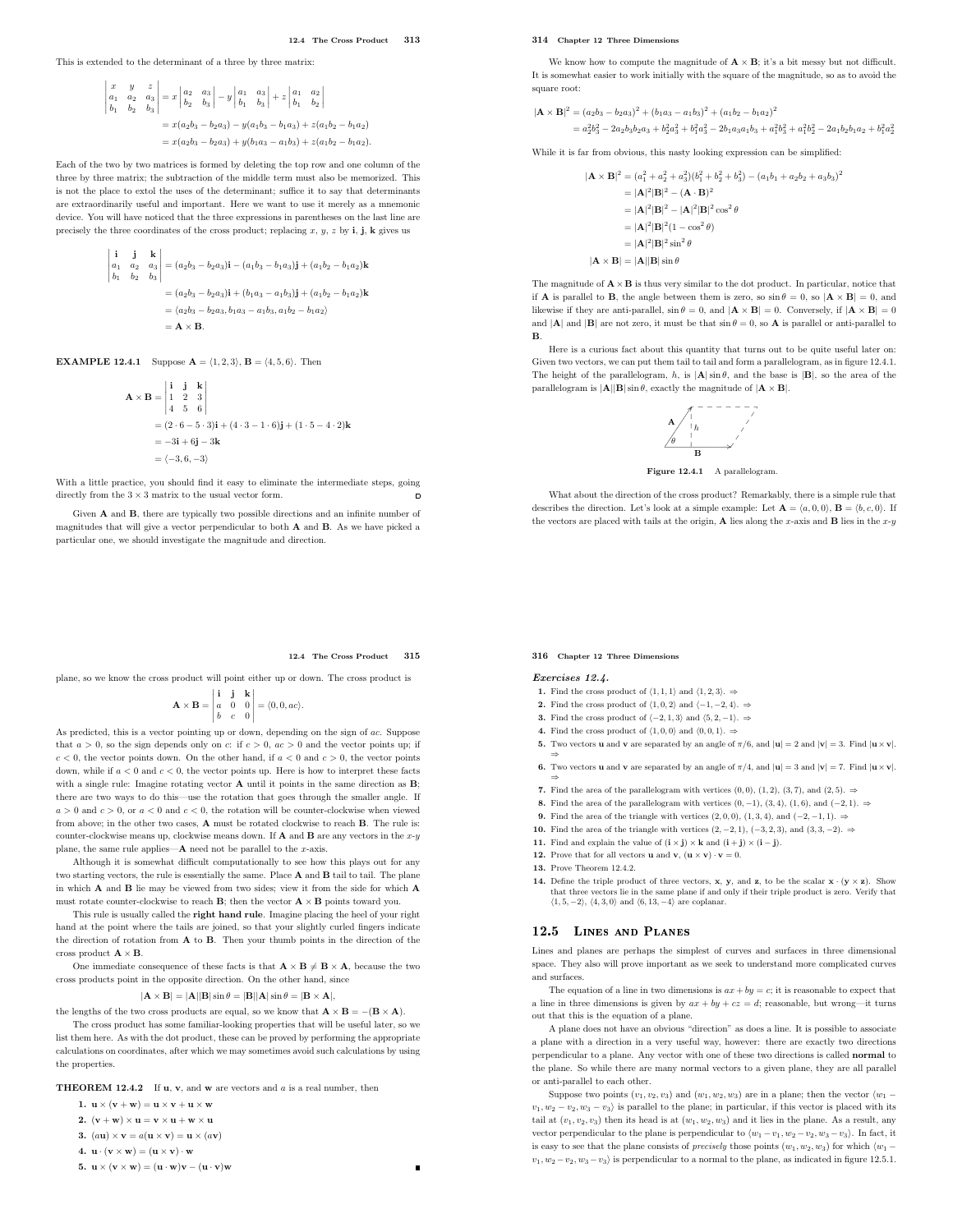That is, suppose we know that  $\langle a, b, c \rangle$  is normal to a plane containing the point  $(v_1, v_2, v_3)$ . Then  $(x, y, z)$  is in the plane if and only if  $\langle a, b, c \rangle$  is perpendicular to  $\langle x-v_1, y-v_2, z-v_3 \rangle$ . In turn, we know that this is true precisely when  $\langle a, b, c \rangle \cdot \langle x - v_1, y - v_2, z - v_3 \rangle = 0$ . Thus,  $(x, y, z)$  is in the plane if and only if

$$
\langle a, b, c \rangle \cdot \langle x - v_1, y - v_2, z - v_3 \rangle = 0
$$
  

$$
a(x - v_1) + b(y - v_2) + c(z - v_3) = 0
$$
  

$$
ax + by + cz - av_1 - bv_2 - cv_3 = 0
$$
  

$$
ax + by + cz = av_1 + bv_2 + cv_3.
$$

Working backwards, note that if  $(x, y, z)$  is a point satisfying  $ax + by + cz = d$  then

$$
ax + by + cz = d
$$

$$
ax + by + cz - d = 0
$$

$$
a(x - d/a) + b(y - 0) + c(z - 0) = 0
$$

$$
\langle a, b, c \rangle \cdot \langle x - d/a, y, z \rangle = 0.
$$

Namely,  $\langle a, b, c \rangle$  is perpendicular to the vector with tail at  $(d/a, 0, 0)$  and head at  $(x, y, z)$ . This means that the points  $(x, y, z)$  that satisfy the equation  $ax + by + cz = d$  form a plane perpendicular to  $\langle a, b, c \rangle$ . (This doesn't work if  $a = 0$ , but in that case we can use b or c in the role of a. That is, either  $a(x - 0) + b(y - d/b) + c(z - 0) = 0$  or  $a(x-0) + b(y-0) + c(z-d/c) = 0.$ 

Thus, given a vector  $\langle a, b, c \rangle$  we know that all planes perpendicular to this vector have the form  $ax + bu + cz = d$ , and any surface of this form is a plane perpendicular to  $\langle a, b, c \rangle$ .

**EXAMPLE 12.5.1** Find an equation for the plane perpendicular to  $\langle 1, 2, 3 \rangle$  and containing the point (5, 0, 7).

Using the derivation above, the plane is  $1x + 2y + 3z = 1 \cdot 5 + 2 \cdot 0 + 3 \cdot 7 = 26$ . Alternately, we know that the plane is  $x + 2y + 3z = d$ , and to find d we may substitute the known point on the plane to get  $5 + 2 \cdot 0 + 3 \cdot 7 = d$ , so  $d = 26$ . We could also write this simply as  $(x - 5) + 2(y) + 3(z - 7) = 0$ , which is for many purposes a fine representation;<br>it can always be multiplied out to give  $x + 2y + 3z = 26$ it can always be multiplied out to give  $x + 2y + 3z = 26$ .

**EXAMPLE 12.5.2** Find a vector normal to the plane  $2x - 3y + z = 15$ .

One example is  $\langle 2, -3, 1 \rangle$ . Any vector parallel or anti-parallel to this works as well, so example  $-2(2, -3, 1) = (-4, 6, -2)$  is also pormal to the plane for example  $-2\langle 2, -3, 1 \rangle = \langle -4, 6, -2 \rangle$  is also normal to the plane.

We will frequently need to find an equation for a plane given certain information about the plane. While there may occasionally be slightly shorter ways to get to the desired result,

#### 12.5 Lines and Planes 319

perfectly well, any vector parallel or anti-parallel to it will work as well, so for example we might choose  $(1, 1, 1)$  which is anti-parallel to it.

Now we know that  $(1, 1, 1)$  is normal to the desired plane and  $(2, 1, 1)$  is a point on the plane. Therefore an equation of the plane is  $x + y + z = 4$ . As a quick check, since  $(1, 3, 0)$  is also on the line, it should be on the plane; since  $1 + 3 + 0 = 4$ , we see that this is indeed the case.

Note that had we used  $\langle -3, -3, -3 \rangle$  as the normal, we would have discovered the equation  $-3x-3y-3z = -12$ , then we might well have noticed that we could divide both sides by  $-3$  to get the equivalent  $x + y + z = 4$ . sides by  $-3$  to get the equivalent  $x + y + z = 4$ .

So we now understand equations of planes; let us turn to lines. Unfortunately, it turns out to be quite inconvenient to represent a typical line with a single equation; we need to approach lines in a different way.

Unlike a plane, a line in three dimensions does have an obvious direction, namely, the direction of any vector parallel to it. In fact a line can be defined and uniquely identified by providing one point on the line and a vector parallel to the line (in one of two possible directions). That is, the line consists of exactly those points we can reach by starting at the point and going for some distance in the direction of the vector. Let's see how we can translate this into more mathematical language.

Suppose a line contains the point  $(v_1, v_2, v_3)$  and is parallel to the vector  $\langle a, b, c \rangle$ ; we call  $\langle a, b, c \rangle$  a direction vector for the line. If we place the vector  $\langle v_1, v_2, v_3 \rangle$  with its tail at the origin and its head at  $(v_1, v_2, v_3)$ , and if we place the vector  $\langle a, b, c \rangle$  with its tail at  $(v_1, v_2, v_3)$ , then the head of  $\langle a, b, c \rangle$  is at a point on the line. We can get to any point on the line by doing the same thing, except using  $t(a, b, c)$  in place of  $\langle a, b, c \rangle$ , where t is some real number. Because of the way vector addition works, the point at the head of the vector  $t\langle a, b, c \rangle$  is the point at the head of the vector  $\langle v_1, v_2, v_3 \rangle + t\langle a, b, c \rangle$ , namely  $(v_1 + ta, v_2 + tb, v_3 + tc);$  see figure 12.5.2.



Figure 12.5.2 Vector form of a line.

In other words, as t runs through all possible real values, the vector  $\langle v_1, v_2, v_3 \rangle + t \langle a, b, c \rangle$ points to every point on the line when its tail is placed at the origin. Another common



Figure 12.5.1 A plane defined via vectors perpendicular to a normal. (AP)

it is always possible, and usually advisable, to use the given information to find a normal to the plane and a point on the plane, and then to find the equation as above.

**EXAMPLE 12.5.3** The planes  $x - z = 1$  and  $y + 2z = 3$  intersect in a line. Find a third plane that contains this line and is perpendicular to the plane  $x + y - 2z = 1$ .

First, we note that two planes are perpendicular if and only if their normal vectors are perpendicular. Thus, we seek a vector  $\langle a, b, c \rangle$  that is perpendicular to  $\langle 1, 1, -2 \rangle$ . In addition, since the desired plane is to contain a certain line,  $\langle a, b, c \rangle$  must be perpendicular to any vector parallel to this line. Since  $\langle a, b, c \rangle$  must be perpendicular to two vectors, we may find it by computing the cross product of the two. So we need a vector parallel to the line of intersection of the given planes. For this, it suffices to know two points on the line. To find two points on this line, we must find two points that are simultaneously on the two planes,  $x - z = 1$  and  $y + 2z = 3$ . Any point on both planes will satisfy  $x - z = 1$  and  $y + 2z = 3$ . It is easy to find values for x and z satisfying the first, such as  $x = 1, z = 0$ and  $x = 2, z = 1$ . Then we can find corresponding values for y using the second equation, namely  $y = 3$  and  $y = 1$ , so  $(1, 3, 0)$  and  $(2, 1, 1)$  are both on the line of intersection because both are on both planes. Now  $\langle 2-1, 1-3, 1-0 \rangle = \langle 1, -2, 1 \rangle$  is parallel to the line. Finally, we may choose  $\langle a, b, c \rangle = \langle 1, 1, -2 \rangle \times \langle 1, -2, 1 \rangle = \langle -3, -3, -3 \rangle$ . While this vector will do

#### 320 Chapter 12 Three Dimensions

way to write this is as a set of parametric equations:

$$
x = v_1 + ta
$$
  $y = v_2 + tb$   $z = v_3 + tc$ .

It is occasionally useful to use this form of a line even in two dimensions; a vector form for a line in the x-y plane is  $\langle v_1, v_2 \rangle + t\langle a, b \rangle$ , which is the same as  $\langle v_1, v_2, 0 \rangle + t\langle a, b, 0 \rangle$ .

**EXAMPLE 12.5.4** Find a vector expression for the line through  $(6, 1, -3)$  and  $(2, 4, 5)$ . To get a vector parallel to the line we subtract  $\langle 6, 1, -3 \rangle - \langle 2, 4, 5 \rangle = \langle 4, -3, -8 \rangle$ . The line is then given by  $\langle 2, 4, 5 \rangle + t \langle 4, -3, -8 \rangle$ ; there are of course many other possibilities, such  $e^{i\langle 6, 1, -3 \rangle} + t \langle 4, -3, -8 \rangle$ as  $(6, 1, -3) + t(4, -3, -8)$ .

**EXAMPLE 12.5.5** Determine whether the lines  $\langle 1, 1, 1 \rangle + t\langle 1, 2, -1 \rangle$  and  $\langle 3, 2, 1 \rangle +$  $t\langle -1, -5, 3\rangle$  are parallel, intersect, or neither.

In two dimensions, two lines either intersect or are parallel; in three dimensions, lines that do not intersect might not be parallel. In this case, since the direction vectors for the lines are not parallel or anti-parallel we know the lines are not parallel. If they intersect, there must be two values a and b so that  $\langle 1, 1, 1 \rangle + a \langle 1, 2, -1 \rangle = \langle 3, 2, 1 \rangle + b \langle -1, -5, 3 \rangle$ , that is,

$$
1 + a = 3 - b
$$

$$
1 + 2a = 2 - 5b
$$

$$
1 - a = 1 + 3b
$$

This gives three equations in two unknowns, so there may or may not be a solution in general. In this case, it is easy to discover that  $a = 3$  and  $b = -1$  satisfies all three equations, so the lines do intersect at the point  $(4, 7, -2)$ . equations, so the lines do intersect at the point  $(4, 7, -2)$ .

**EXAMPLE 12.5.6** Find the distance from the point  $(1, 2, 3)$  to the plane  $2x-y+3z=5$ . The distance from a point  $P$  to a plane is the shortest distance from  $P$  to any point on the plane; this is the distance measured from  $P$  perpendicular to the plane; see figure 12.5.3. This distance is the absolute value of the scalar projection of  $\overrightarrow{QP}$  onto a normal vector **n**, where  $Q$  is any point on the plane. It is easy to find a point on the plane, say  $(1, 0, 1)$ . Thus the distance is

$$
\frac{\overrightarrow{QP} \cdot \mathbf{n}}{|\mathbf{n}|} = \frac{\langle 0, 2, 2 \rangle \cdot \langle 2, -1, 3 \rangle}{|\langle 2, -1, 3 \rangle|} = \frac{4}{\sqrt{14}}.
$$

 $\Box$ 

**EXAMPLE 12.5.7** Find the distance from the point  $(-1, 2, 1)$  to the line  $\langle 1, 1, 1 \rangle$  +  $t(2, 3, -1)$ . Again we want the distance measured perpendicular to the line, as indicated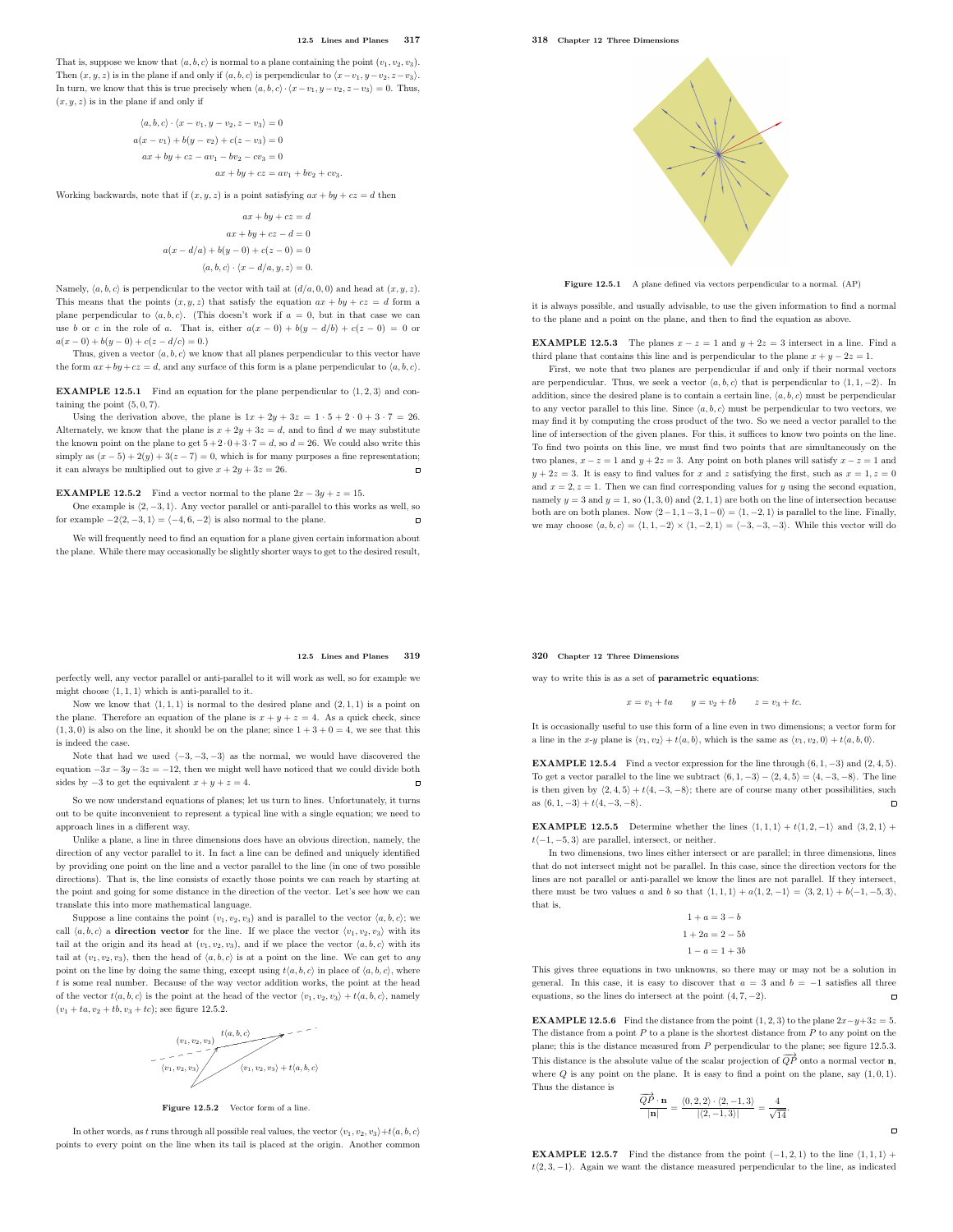12.5 Lines and Planes 321

 $\Box$ 



Figure 12.5.3 Distance from a point to a plane.

in figure 12.5.4. The desired distance is

$$
|\overrightarrow{QP}|\sin\theta = \frac{|\overrightarrow{QP} \times \mathbf{A}|}{|\mathbf{A}|},
$$

where **A** is any vector parallel to the line. From the equation of the line, we can use  $Q = (1, 1, 1)$  and  $\mathbf{A} = (2, 3, -1)$ , so the distance is





Figure  $12.5.4$  Distance from a point to a line.

#### Exercises 12.5.

- 1. Find an equation of the plane containing  $(6, 2, 1)$  and perpendicular to  $\langle 1, 1, 1 \rangle. \Rightarrow$
- 2. Find an equation of the plane containing  $(-1, 2, -3)$  and perpendicular to  $\langle 4, 5, -1 \rangle$ . ⇒
- 3. Find an equation of the plane containing  $(1, 2, -3)$ ,  $(0, 1, -2)$  and  $(1, 2, -2)$ . ⇒
- 4. Find an equation of the plane containing  $(1, 0, 0), (4, 2, 0)$  and  $(3, 2, 1)$ . ⇒
- 5. Find an equation of the plane containing  $(1, 0, 0)$  and the line  $\langle 1, 0, 2 \rangle + t \langle 3, 2, 1 \rangle$ . ⇒

## 12.6 Other Coordinate Systems 323

# 12.6 Other Coordinate Systems

Coordinate systems are tools that let us use algebraic methods to understand geometry. While the **rectangular** (also called **Cartesian**) coordinates that we have been discussing are the most common, some problems are easier to analyze in alternate coordinate systems.

A coordinate system is a scheme that allows us to identify any point in the plane or in three-dimensional space by a set of numbers. In rectangular coordinates these numbers are interpreted, roughly speaking, as the lengths of the sides of a rectangular "box."

In two dimensions you may already be familiar with an alternative, called polar coordinates. In this system, each point in the plane is identified by a pair of numbers  $(r, \theta)$ . The number  $\theta$  measures the angle between the positive x-axis and a vector with tail at the origin and head at the point, as shown in figure 12.6.1; the number  $r$  measures the distance from the origin to the point. Either of these may be negative; a negative  $\theta$  indicates the angle is measured clockwise from the positive  $x$ -axis instead of counter-clockwise, and a negative  $r$  indicates the point at distance  $|r|$  in the opposite of the direction given by  $\theta$ . Figure 12.6.1 also shows the point with rectangular coordinates  $(1,\sqrt{3})$  and polar coordinates  $(2, \pi/3)$ , 2 units from the origin and  $\pi/3$  radians from the positive x-axis.



**Figure 12.6.1** Polar coordinates: the general case and the point with rectangular coordinates  $(1, \sqrt{3})$ .

We can extend polar coordinates to three dimensions simply by adding a z coordinate; this is called cylindrical coordinates. Each point in three-dimensional space is represented by three coordinates  $(r, \theta, z)$  in the obvious way: this point is z units above or below the point  $(r, \theta)$  in the x-y plane, as shown in figure 12.6.2. The point with rectangular coordinates  $(1, \sqrt{3}, 3)$  and cylindrical coordinates  $(2, \pi/3, 3)$  is also indicated in figure 12.6.2.

Some figures with relatively complicated equations in rectangular coordinates will be represented by simpler equations in cylindrical coordinates. For example, the cylinder in figure 12.6.3 has equation  $x^2 + y^2 = 4$  in rectangular coordinates, but equation  $r = 2$  in cylindrical coordinates.

# 322 Chapter 12 Three Dimensions

- 6. Find an equation of the plane containing the line of intersection of  $x + y + z = 1$  and  $-y+2z=2$ , and perpendicular to the plane  $2x+3y-z=4$ . ⇒
- 7. Find an equation of the plane containing the line of intersection of  $x + 2y z = 3$  and  $3x - y + 4z = 7$ , and perpendicular to the plane  $6x - y + 3z = 16$ .
- 8. Find an equation of the plane containing the line of intersection of  $x + 3y z = 6$  and  $2x + 2y 3z = 8$ , and perpendicular to the plane  $3x + y z = 11$ . ⇒
- 9. Find an equation of the line through  $(1, 0, 3)$  and  $(1, 2, 4)$ .  $\Rightarrow$
- 10. Find an equation of the line through (1, 0, 3) and perpendicular to the plane  $x + 2y z = 1$ .
- ⇒<br>11. Find an equation of the line through the origin and perpendicular to the plane  $x + y z = 2$ . ⇒
- 12. Find a and c so that  $(a, 1, c)$  is on the line through  $(0, 2, 3)$  and  $(2, 7, 5)$ .  $\Rightarrow$
- 13. Explain how to discover the solution in example 12.5.5.
- 14. Determine whether the lines  $\langle 1, 3, -1 \rangle + t(1, 1, 0)$  and  $\langle 0, 0, 0 \rangle + t(1, 4, 5)$  are parallel, intersect, or neither. ⇒
- 15. Determine whether the lines  $\langle 1, 0, 2 \rangle + t\langle -1, -1, 2 \rangle$  and  $\langle 4, 4, 2 \rangle + t\langle 2, 2, -4 \rangle$  are parallel, intersect, or neither. ⇒
- 16. Determine whether the lines  $(1, 2, -1) + t(1, 2, 3)$  and  $(1, 0, 1) + t(2/3, 2, 4/3)$  are parallel, intersect, or neither. ⇒
- 17. Determine whether the lines  $(1, 1, 2) + t(1, 2, -3)$  and  $(2, 3, -1) + t(2, 4, -6)$  are parallel, intersect, or neither. ⇒
- 18. Find a unit normal vector to each of the coordinate planes.
- 19. Show that  $\langle 2, 1, 3 \rangle + t\langle 1, 1, 2 \rangle$  and  $\langle 3, 2, 5 \rangle + s\langle 2, 2, 4 \rangle$  are the same line.
- 20. Give a prose description for each of the following processes:
	- a. Given two distinct points, find the line that goes through them.
	- b. Given three points (not all on the same line), find the plane that goes through them. Why do we need the caveat that not all points be on the same line?
	- c. Given a line and a point not on the line, find the plane that contains them both.
	- d. Given a plane and a point not on the plane, find the line that is perpendicular to the plane through the given point.
- 21. Find the distance from  $(2, 2, 2)$  to  $x + y + z = -1. \Rightarrow$
- 22. Find the distance from  $(2, -1, -1)$  to  $2x 3y + z = 2. \Rightarrow$
- 23. Find the distance from  $(2, -1, 1)$  to  $\langle 2, 2, 0 \rangle + t\langle 1, 2, 3 \rangle$ . ⇒
- 24. Find the distance from  $(1, 0, 1)$  to  $(3, 2, 1) + t(2, -1, -2)$ . ⇒
- 25. Find the distance between the lines  $(5, 3, 1) + t(2, 4, 3)$  and  $(6, 1, 0) + t(3, 5, 7)$ . ⇒
- 26. Find the distance between the lines  $\langle 2, 1, 3 \rangle + t\langle -1, 2, -3 \rangle$  and  $\langle 1, -3, 4 \rangle + t\langle 4, -4, 1 \rangle$ . ⇒
- 27. Find the distance between the lines  $\langle 1, 2, 3 \rangle + t\langle 2, -1, 3 \rangle$  and  $\langle 4, 5, 6 \rangle + t\langle -4, 2, -6 \rangle$ . ⇒
- 28. Find the distance between the lines  $\langle 3, 2, 1 \rangle + t\langle 1, 4, -1 \rangle$  and  $\langle 3, 1, 3 \rangle + t\langle 2, 8, -2 \rangle$ . ⇒
- 29. Find the cosine of the angle between the planes  $x + y + z = 2$  and  $x + 2y + 3z = 8$ .
- **30.** Find the cosine of the angle between the planes  $x y + 2z = 2$  and  $3x 2y + z = 5$ .  $\Rightarrow$





**Figure 12.6.2** Cylindrical coordinates: the general case and the point with rectangular coordinates  $(1, \sqrt{3}, 3)$ .



**Figure 12.6.3** The cylinder  $r = 2$ .

Given a point  $(r, \theta)$  in polar coordinates, it is easy to see (as in figure 12.6.1) that the rectangular coordinates of the same point are  $(r \cos \theta, r \sin \theta)$ , and so the point  $(r, \theta, z)$  in cylindrical coordinates is  $(r \cos \theta, r \sin \theta, z)$  in rectangular coordinates. This means it is usually easy to convert any equation from rectangular to cylindrical coordinates: simply substitute

 $x = r \cos \theta$  $y = r \sin \theta$